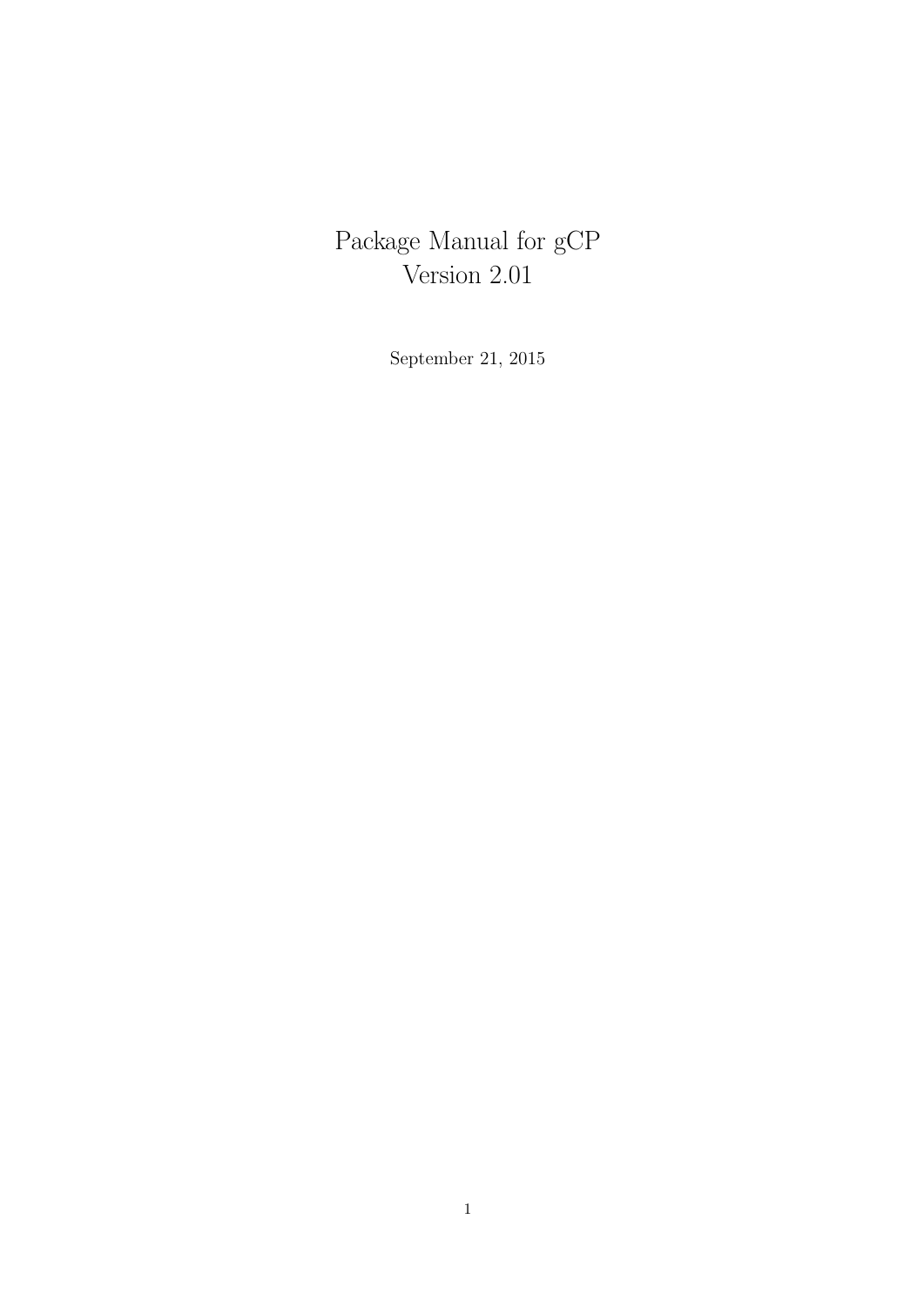### 1 Theory

The central idea is to add in a semi-empirical fashion an energy correction  $\Delta E_{gCP}$  to the energies of molecular (or periodic) systems in order to remove artificial overbinding effects from BSSE.<sup>[1,](#page-5-0)[2](#page-5-1)</sup> As the focus lies on the contribution of individual atoms a natural outcome is its ability to yield also intramolecular BSSE corrections. The parametrization is constructed such that it approximates the Boys and Bernadi<sup>[3](#page-5-2)</sup> counterpoise (CP) correction  $\Delta E_{CP}$  in the intermolecular case

$$
\Delta E_{CP} \approx \Delta E_{gCP} \tag{1}
$$

where e.g. for a complexation reaction  $A + B \to C$  our correction is given by

$$
\Delta E_{gCP} = E_{gCP}(C) - E_{gCP}(A) - E_{gCP}(B) . \qquad (2)
$$

In practice,  $E_{qCP}$  can simply be added to the HF/DFT energy

$$
E_{total} = E_{HF/DFT} + E_{gCP} . \t\t(3)
$$

The central equation over all atoms N reads:

$$
E_{gCP} = \sigma \cdot \sum_{a}^{N} \sum_{\mathbf{T}}' \sum_{b}^{N} e_a^{miss} \cdot f_{dec}(r_{ab} + \mathbf{T}) , \qquad (4)
$$

where the energy  $e_a^{miss}$  is a measure for the incompleteness for the chosen target basis set (that is typically small), and  $f_{dec}(r_{ab})$  is a decay function that depends on the inter-atomic distance  $R_{ab}$ . In molecular systems, the sum over the translation invariant vectors  $T$  is omitted. For periodic systems, a sum over all atompairs inside a supercell is utilized with default distance-cutoff of 60 Bohr analogue to the non-periodic version. The prime (') indicates that for  $\mathbf{T} = 0, a \neq b$ . The scaling factor  $\sigma$  is one out of 4 parameters needed for every  $\langle \text{method}\rangle/\langle \text{basis set}\rangle$  combination. Since version 2.01, corrections for two compound methods can be performed, namely  $HF-3c^{4,5}$  $HF-3c^{4,5}$  $HF-3c^{4,5}$  $HF-3c^{4,5}$  and PBEh-3c.<sup>[6](#page-5-5)</sup> In HF-3c, Hartree-Fock is evaluated in a (near) minimal MINIX basis set. The London dispersion is covered by the D3 dispersion correction and the BSSE is corrected by a special gCP parametrization. Additionally, a short-range basis set correction (SRB) is applied

$$
E_{SRB} = -\frac{1}{2}s \sum_{a,b}^{pairs} (Z_a Z_b)^{3/2} \exp\left[-\gamma \left(R_0^{ab}\right)^{3/4} r_{ab}\right],
$$
 (5)

which corrects some overestimated bond length of electronegative elements. The third correction is automatically added to the gCP energy if the method hf3c is invoked. Note that the total gCP-SRB energy can become negative. PBEh-3c is constructed similarly: a modified PBE hybrid functional is evaluated in a double-zeta def2-mSVP basis set. No third pairwise additive correction is needed. However, the gCP is slightly modified by an additional short-range damping to improve the thermochemistry of the compound method.

$$
E_{gCP}^{damped} = \sum_{a}^{N} \sum_{\mathbf{T}}' \sum_{b}^{N} e_a^{miss} \cdot f_{dec}(r_{ab} + \mathbf{T}) \times \frac{1}{1 + 4(r_{ab}/(R_0'^{ab}))^{-6}}.
$$
 (6)

The gCP is automatically switched to its damped variant for the method pbeh3c.

Small basis sets show not only a large BSSE, but general shortcomings. These effects are not always clearly distinguishable. If computationally affordable, large basis sets (triple-ζ and higher) are always preferable for a given system.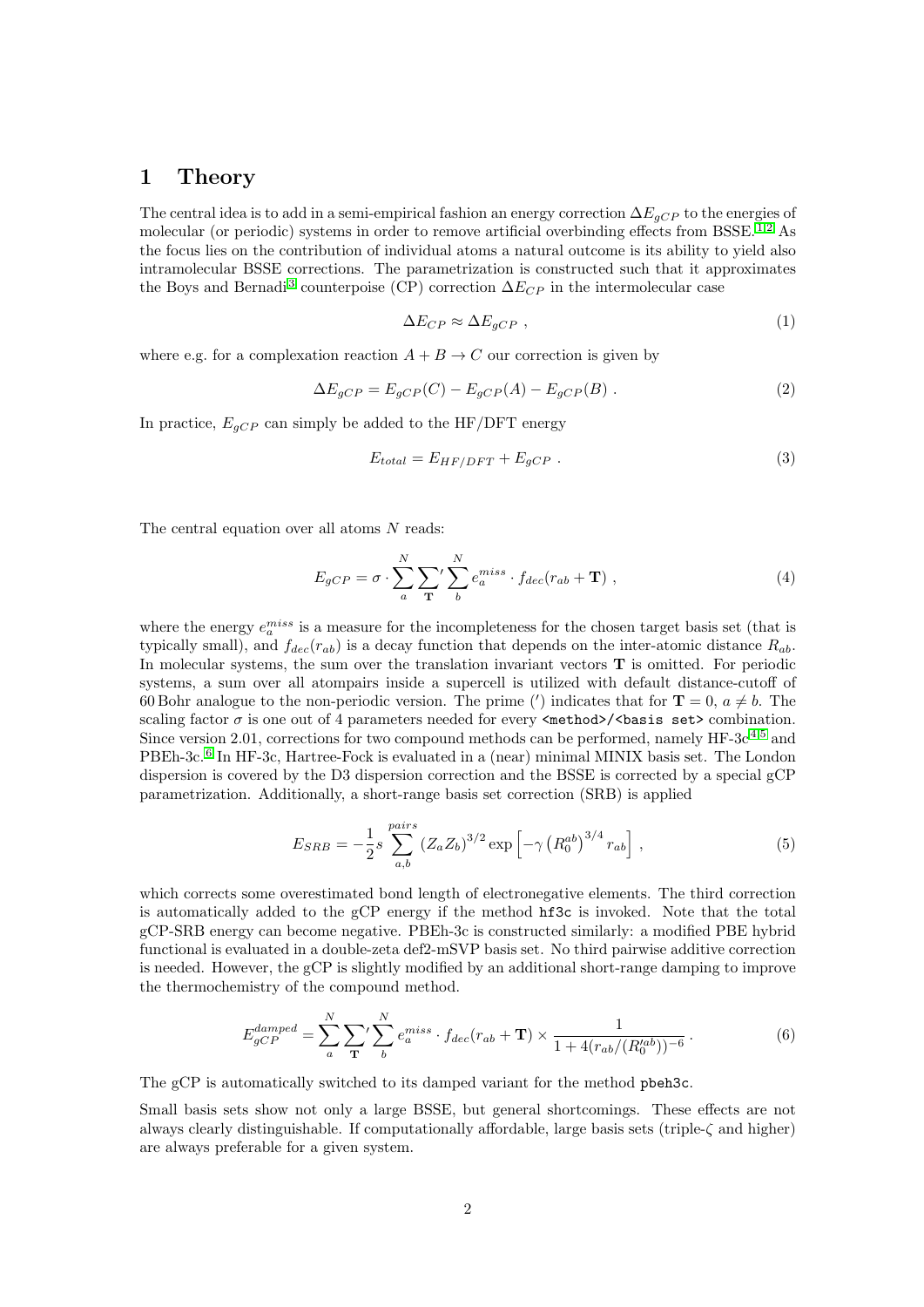# 2 Quick Start

Download the tarball from the homepage.<sup>[7](#page-5-6)</sup> After unpacking the tarball, simply call make. The Intel compiler *ifort* and the GNU compiler *gfortran* are semi-automatically detected. If you prefer a different compiler edit the Makefile according to your liking. The code should (and must!) compile without any errors.

The program can be invoked by typing

### gcp <coordinate-filename> [-options]

The coordinates can be given in Turbomole (unit = a.u.) or XMOL (unit =  $\AA$ ) format for molecular calculations and in CRYSTAL (unit = a.u.) and VASP (unit =  $\AA$ ) format for periodic calculations.

# 3 Changelog

### V 2.01

added : new compound correction gCP-SRB for HF-3c

added : new damped correction for PBEh-3c

### V 1.06

```
added : new basis sets MINIX, DZP, def-TZVP, cc-pVDZ, aug-cc-pVDZ
```

```
added : special method combinations TPSS/def2-SVP, PW6B95/def2-SVP
```
#### V 1.05

added : Periodic boundary conditions with energies, atom gradients, and cell gradients. added : basis set: pob-TZVP

#### V 1.04

- BUG : def2-SVP had wrong parameters for Li,Na,Mg,K. They have been updated. The old parameters set is available as svp old, eg. gcp coord -l hf/svp old
- added basis sets:  $sv(p)$  (=def2-SV(P)) and  $sv.x$  (def2-SV(P/h,c) which means no polarization fkts on H and C) eg: gcp coord -l "dft/sv $(p)$ " (the " " are important)

added ecp-basis set: LANL2DZ for Sc-Zn to be combined with 6-31G(d)

```
V 1.03 [added] HF/MINIX parametrization. (internal use only)
```
V 1.02 [added] support for frozen cart. coordinates using Turbomole coordinates files.

V 1.01 [BUG] fixed output in kcal/mol (showed kJ/mol)

# 4 Program Options

-level <string>

Choose one of the implemented  $\mathsf{cmethod}$  / $\mathsf{cbasis}$  set  $\mathsf{c}$  combinations. If not given, the program expects a parameter file in the home directory (\$HOME/.gcppar.\$HOSTNAME, see below for further information) The following combinations for  $\langle$ string> are available: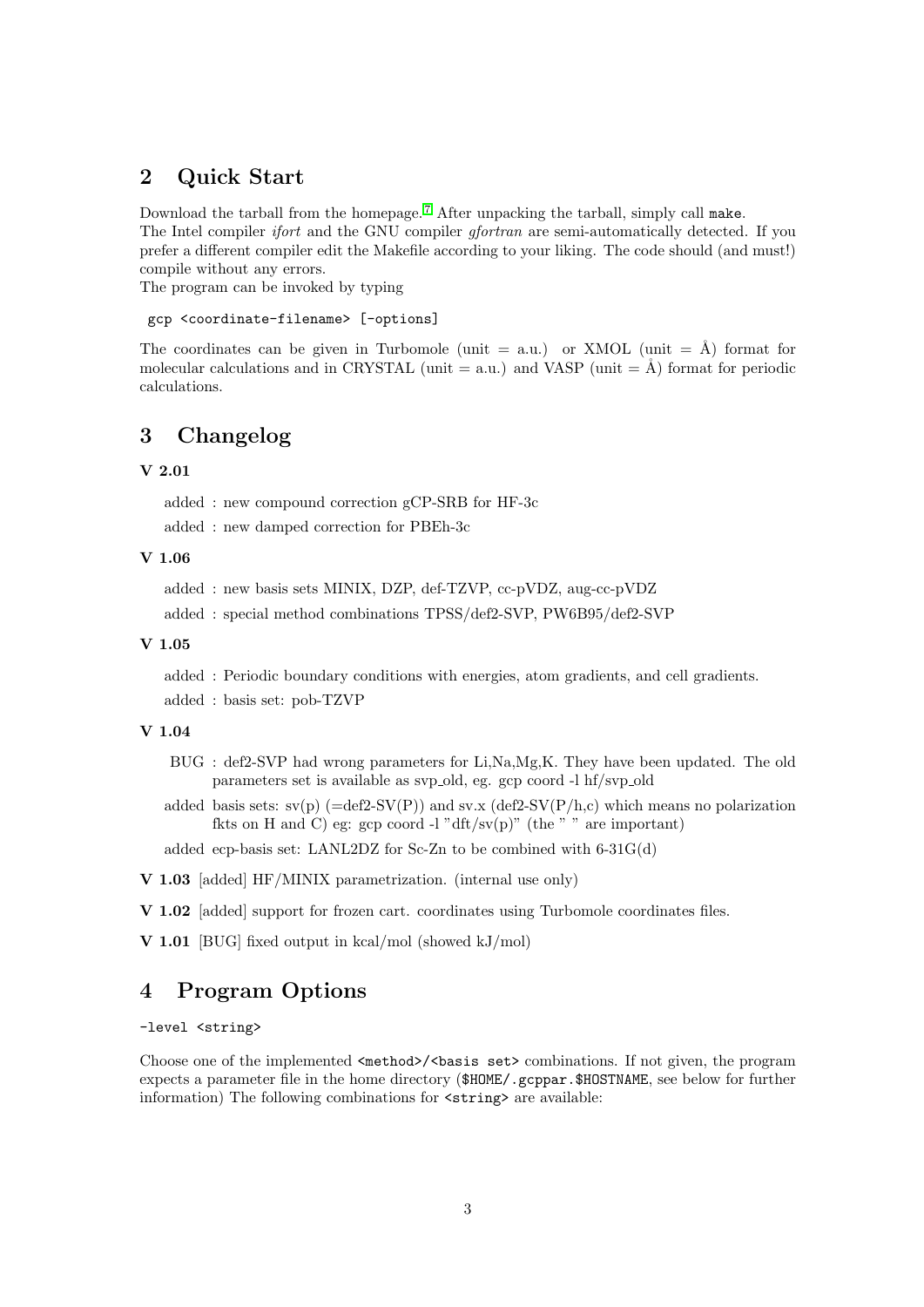| HF/MINIS       | DFT/MINIS        |
|----------------|------------------|
| HF/MINIX       | DFT/MINIX        |
| HF/SV          | DFT/SV           |
| HF/def2-SV(P)  | $DFT/def2-SV(P)$ |
| HF/def2-SVP    | DFT/def2-SVP     |
| HF/DZP         | DFT/DZP          |
| HF/def-TZVP    | DFT/def-TZVP     |
| HF/def2-TZVP   | DFT/def2-TZVP    |
| HF/631Gd       | DFT/631Gd        |
| HF/def2-TZVP   | DFT/def2-TZVP    |
| HF/cc-pVDZ     | DFT/cc-pVDZ      |
| HF/aug-cc-pVDZ | DFT/aug-cc-pVDZ  |
|                | DFT/SV(P/h, c)   |
|                | DFT/LANL         |
|                | DFT/pobTZVP      |
|                | TPSS/def2-SVP    |
|                | PW6B95/def2-SVP  |
|                |                  |

The basis sets are:

minis: Huzinaga's minimal basis set in the valence scaled version (EMSL: MINI(S)).

minix: A modified Huzinaga's minimal basis set as defined in. [8](#page-5-7)

sv: Ahlrichs' split-valence double-ζ basis set SV.

svx: Ahlrichs' def2-SV(P/h,c) basis set:without polarization functions on H and C.

 $def2-sv(p)$ : Ahlrichs' def2-SV(P) basis set

def2-svp: Ahlrichs' polarized split-valence double-ζ basis set def2-SVP.

svp\_old: Ahlrichs' polarized split-valence double-ζ basis set def2-SVP. Slightly wrong parameters for Li, Na, Mg, K.

dzp: Ahlrichs' polarized full double-ζ basis set DZP def-tzvp: Ahlrichs' polarized triple-ζ basis set def-TZVP (first version).

def2-tzvp: Ahlrichs' polarized triple-ζ basis set def2-TZVP (second version).

cc-pvdz: Dunnings correlation consistent double-ζ basis set cc-pVDZ

aug-cc-pvdz: Dunnings augmented correlation consistent double-ζ basis set aug-cc-pVDZ

631gd: Pople's double- $\zeta$  basis set 6-31G\* (or: 6-31G(d)) without polarization functions on H.

lanl: 6-31G(d) on all main group elements and LANL2DZ on Sc-Zn.

pobTZVP: Solid-state optimized triple-ζ basis set introduced in.<sup>[9](#page-5-8)</sup>

Old input like tz for the def2-TZVP basis set are still working. For the parametrization of dft the hybrid-functional B3-LYP was used, but the corrections will work with essentially any density functional, as the BSSE is rather insensible to the choice of the functional.

For dft/sv(p) it is necessary to care about the brackets on the unix command line: Either as "dft/sv(p)" or dft/sv $(p)$ .

#### -pbc

Use the periodic boundaries, molecular version is the default.

#### -grad

Calculates the gCP gradient. Will be automatically added to the Turbomole-file gradient if existent, otherwise the gradient will be written to gcp\_gradient.

#### -h

Prints an overview over all program options and other helpful information.

#### -noprint

Suppress printout.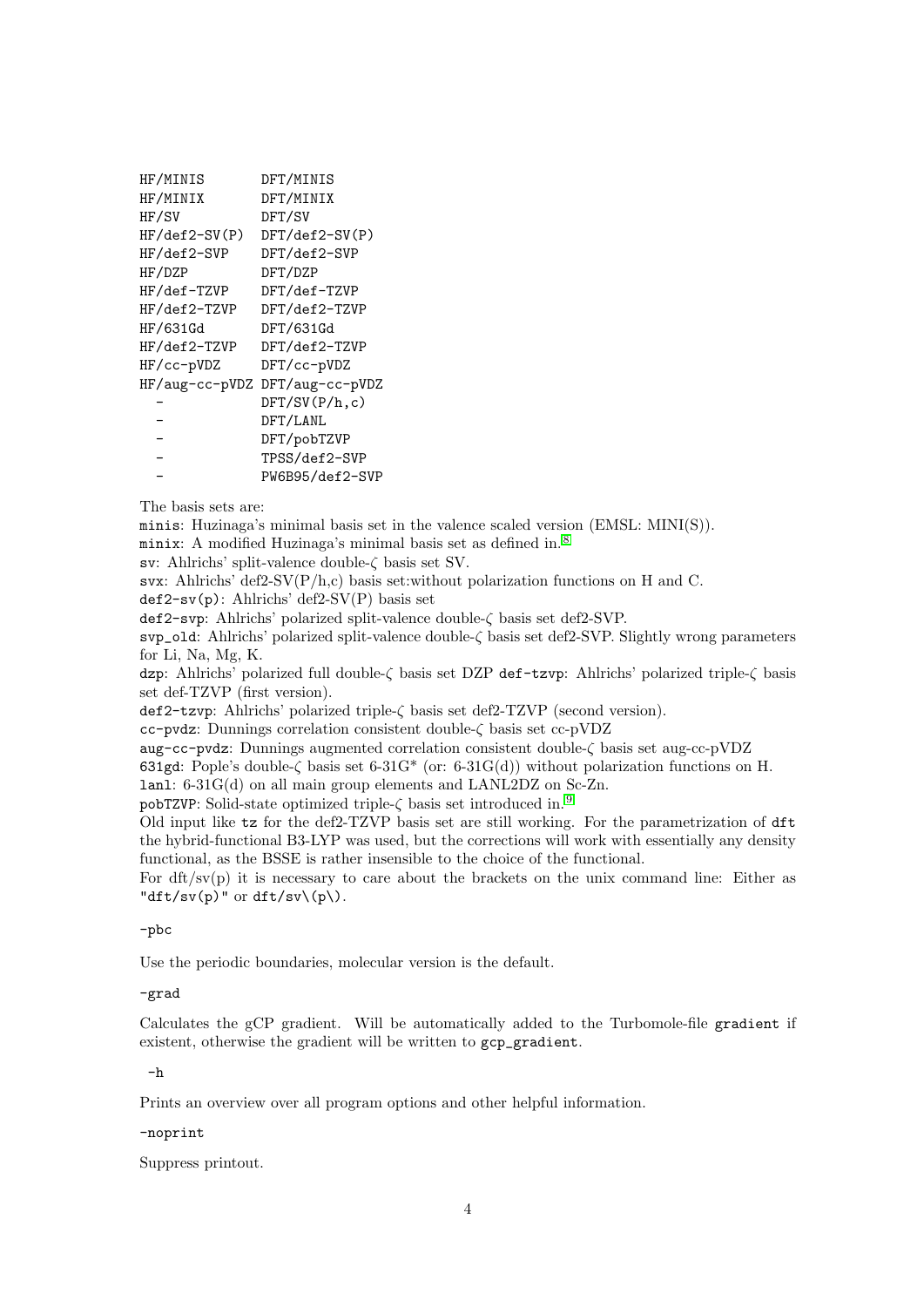-parfile

Produce an extended parameter file (see below).

-local

Read a parameter file from the local working directory.

-hess

Perform a numerical hessian calculation using analytical first derivatives. Prints out the resulting hessian matrix in Turbomole format in gcp hessian.

-test

This will stop the program before calculating the energy/gradient, but after the parameter setup. This is useful if you want to check parameters, etc. before the actual run. Additionally, a check is performed if 'steric clashes', i.e. distances below  $0.7 \text{ Å}$  are existent.

-v

Verbose output. Currently, this prints the gradient into the standard output (stdout, console). The file gcp\_gradient is not written.

-vasp

Define input as VASP POSCAR file.

 $-hf3c$ 

Compute combined gCP-SRB correction for HF-3c.

-pbeh3

Compute damped gCP correction for PBEh-3c.

### 4.1 Using parameter files

Two kinds of parameter files can be read in: A short and an extended version. Both are read from \$HOME/.gcppar.\$HOSTNAME by default. If the option -local is specified the file is read in from the current working directory: .gcppar

The short version reads in: basis-keyword sigma eta alpha beta e.g :

sv 0.2 0.4 0.8 0.9

The extended version can be generated by calling gcp <coord> -parfile -level <method>. The file gcp.param is printed:

```
# comment line
sigma
eta
alpha
beta
nbas emiss (for all elements)
```
This can then be modified and read-in in the usual way. Note that # is a keyword used to identify the extended version of the parameter file. Therefore, one must not delete it.